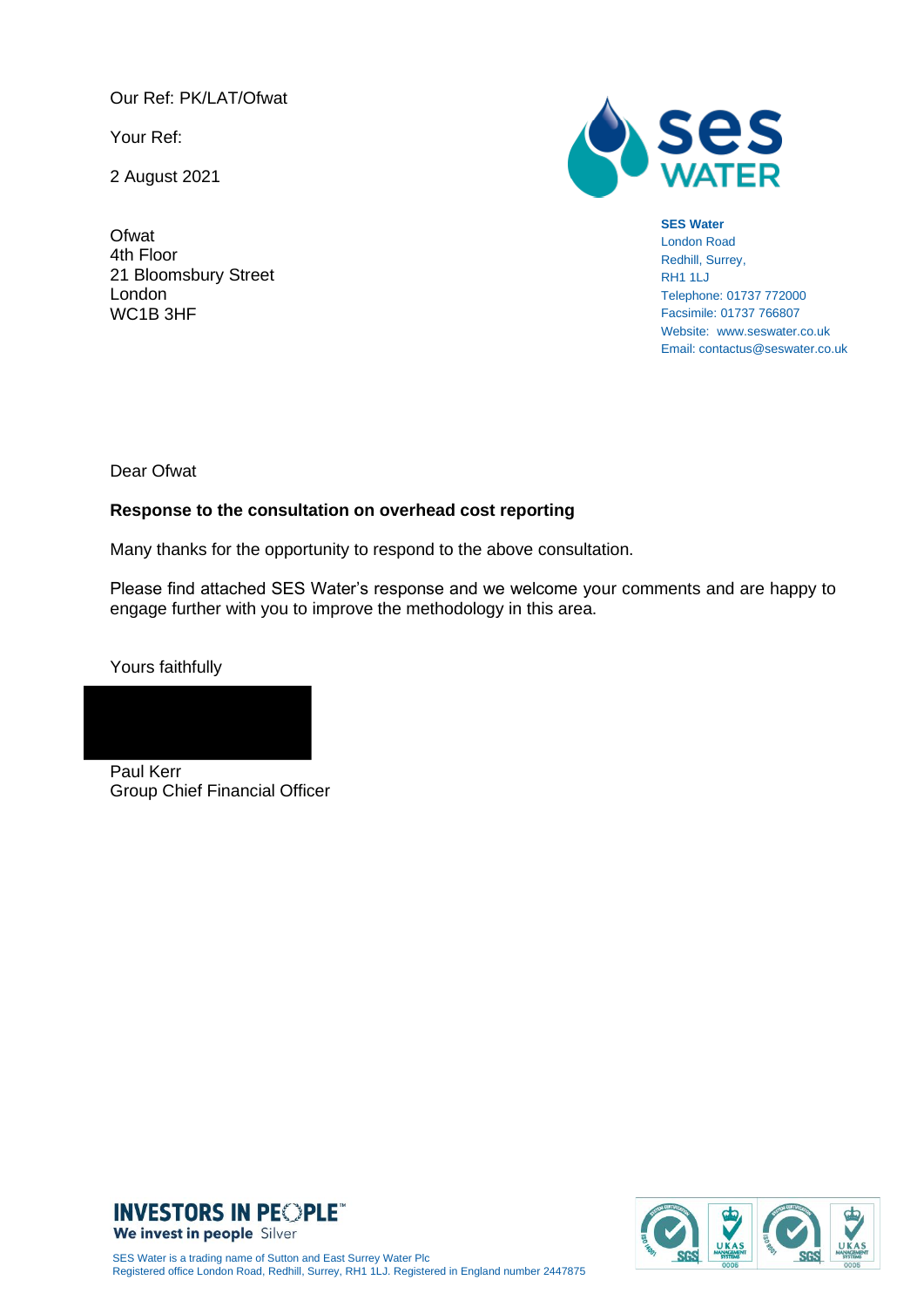# **Q1. Do you agree with the guidance that we propose adding to RAG2?**

# **Response:**

We agree that the guidance for cost allocation between wholesale and retail price controls should be further developed to allow consistency in reporting. The current guidelines are too vague about which cost drivers to use for cost allocation, resulting in inconsistent reporting practice and a distorted cost profile across the industry. Where possible, the allowed costs and their proportion in comparison to total cost should be considered as a guide. For example, if retail accounts for 10% of total allowed cost, but 30% of the labour force, due to its labour-intensive nature of customer service, it would be inappropriate to use FTE as cost driver to allocate general and support cost between retail and wholesale.

## **Q2. Are the general support categories carried over from RAG2.08 still appropriate? If not, what should we use instead?**

## **Response:**

We consider that the general support categories are still appropriate. However, wherever possible, treatment and content of such support categories should be made more specific or be accompanied with further guidelines. The questions to answer include, but by no means are limited to, the following:

- Does the cost incurred by a business unit/department also benefit the rest of the business and is not just incurred for the functioning of the cost centre?
- Is the cost incurred due to a regulatory duty that happens to sit with that specific cost centre? If it does, the cost should be allocated to the rest of the business in a reasonable way.

## **Q3. Are there any other areas that we have not covered by these proposals that we should?**

# **Response:**

Regulation costs account for a growing share of the "general support" cost and it has not been specifically analysed how companies allocate costs to this function. External consultancy that helps companies comply with regulatory requirements or challenge regulatory decisions is an example of widely varying cost element across companies. With the growing regulatory requirements, this type of cost should also be considered as part of the cost assessment or efficiency benchmarking in the industry.

**Q4. For 2021-22 we are considering asking companies to report costs on both their existing approach and the new approach so that we can understand the impact that this has on the allocation of cost across controls. Would you agree with this approach? If not, then how could we assess the impact of this in advance of the PR24 business plan submission?**

## **Response:**

We do not agree with the proposed "double-reporting" requirement of such data. Data calculation and reporting, cost data included, is an evolving process with improvement